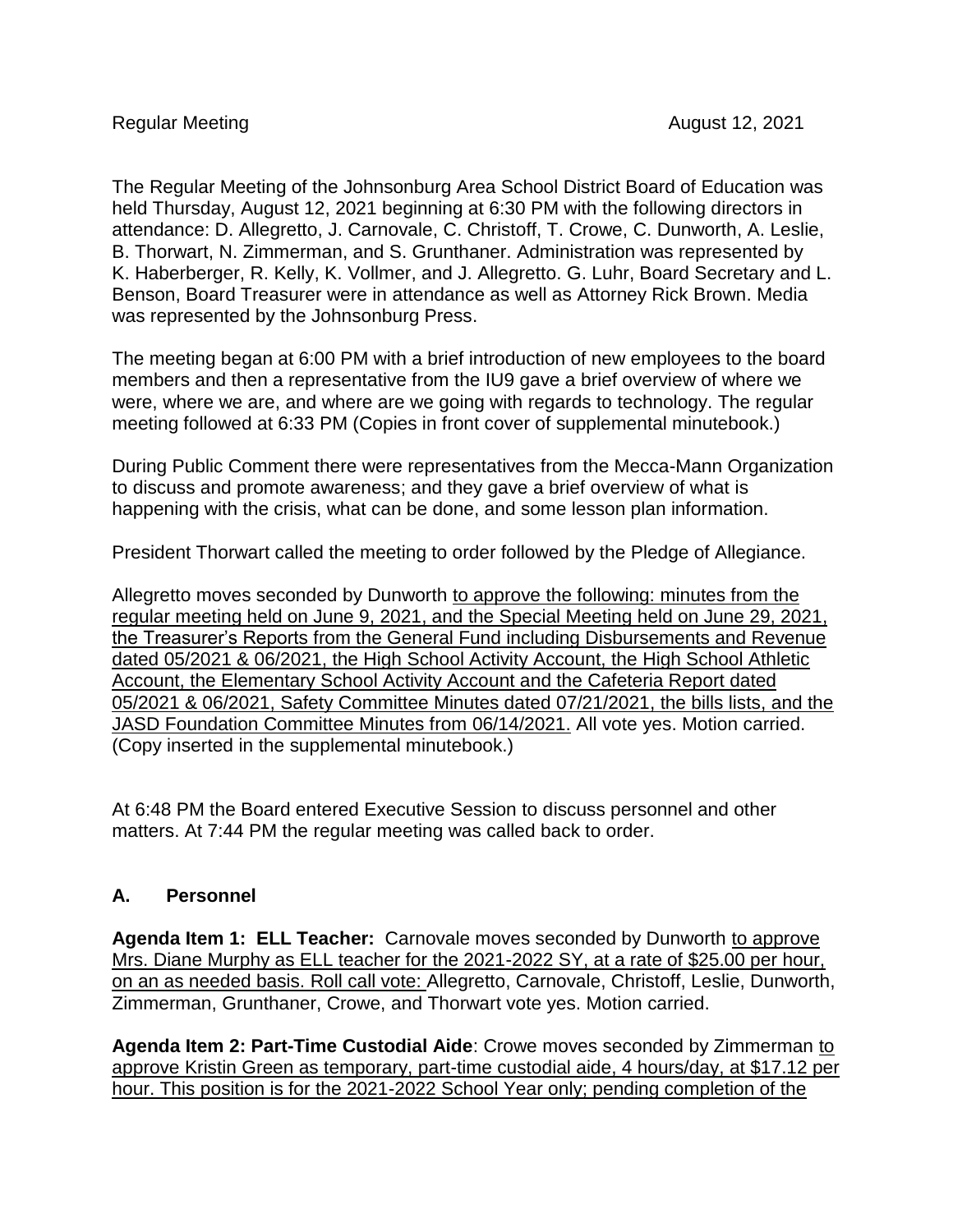Regular Meeting August 12, 2021

necessary paperwork. Roll call vote: Allegretto, Carnovale, Christoff, Leslie, Dunworth, Zimmerman, Grunthaner, Crowe, and Thorwart vote yes. Motion carried.

**Agenda Item 3: Mentors:** Crowe moves seconded by Dunworth to approve the following list of mentors/teachers for the 2021-2022 School year at a stipend of \$300 each:

Tim Raubenstrauch for Krista Frank Melinda Lindberg for Cody Hartnett Joseph Mahoney for Kyler Breakey Jessica Krug for Justin Beimel Rebecca Pistner for Rachelle Kastner

Roll call vote: Allegretto, Carnovale, Christoff, Leslie, Dunworth, Zimmerman, Grunthaner, Crowe, and Thorwart vote yes. Motion carried.

**Agenda Item 4: Substitute Nurse List:** Dunworth moves seconded by Leslie to approve the following list of Substitute Nurses for the 2021-2022 School Year as presented; pending completion of the necessary paperwork. All vote yes. Motion carried. (Copy inserted in the supplemental minutebook.)

**Agenda Item 5: Student Teacher:** Allegretto moves seconded by Carnovale to approve Mr. Jacob Sheldon as a student teacher with Mrs. Gina Schreiber from October 18, 2021 to December 09, 2021, pending completion of the necessary paperwork. All vote yes. Motion carried.

**Agenda Item 6: Full-Time Instructional Aide:** Crowe moves seconded by Leslie to approve Kalyn Taylor as a full-time instructional aide at \$12.87/hour, plus benefits as per the support staff contract, pending completion of the necessary paperwork. Roll call vote: Allegretto, Carnovale, Christoff, Leslie, Dunworth, Zimmerman, Grunthaner, Crowe, and Thorwart vote yes. Motion carried.

**Agenda Item 7: Full-Time Instructional Aide:** Allegretto moves seconded by Christoff to approve Charlene Anderson as a full-time instructional aide at \$12.87/hour, plus benefits as per the support staff contract, pending completion of the necessary paperwork. Roll call vote: Allegretto, Christoff, Dunworth, Zimmerman, and Thorwart vote yes. Carnovale, Leslie, Grunthaner, and Crowe vote no. Motion carried.

**Agenda Item 8: Teacher:** Carnovale moves seconded by Crowe to approve the employment of Matthew Shuey, at Bachelors Step 4, with a salary of \$46,866.00, as per the terms of the agreement. Roll call vote: Allegretto, Carnovale, Christoff, Leslie, Dunworth, Zimmerman, Grunthaner, Crowe, and Thorwart all vote yes. Motion carried. (Copy inserted in the supplemental minutebook.)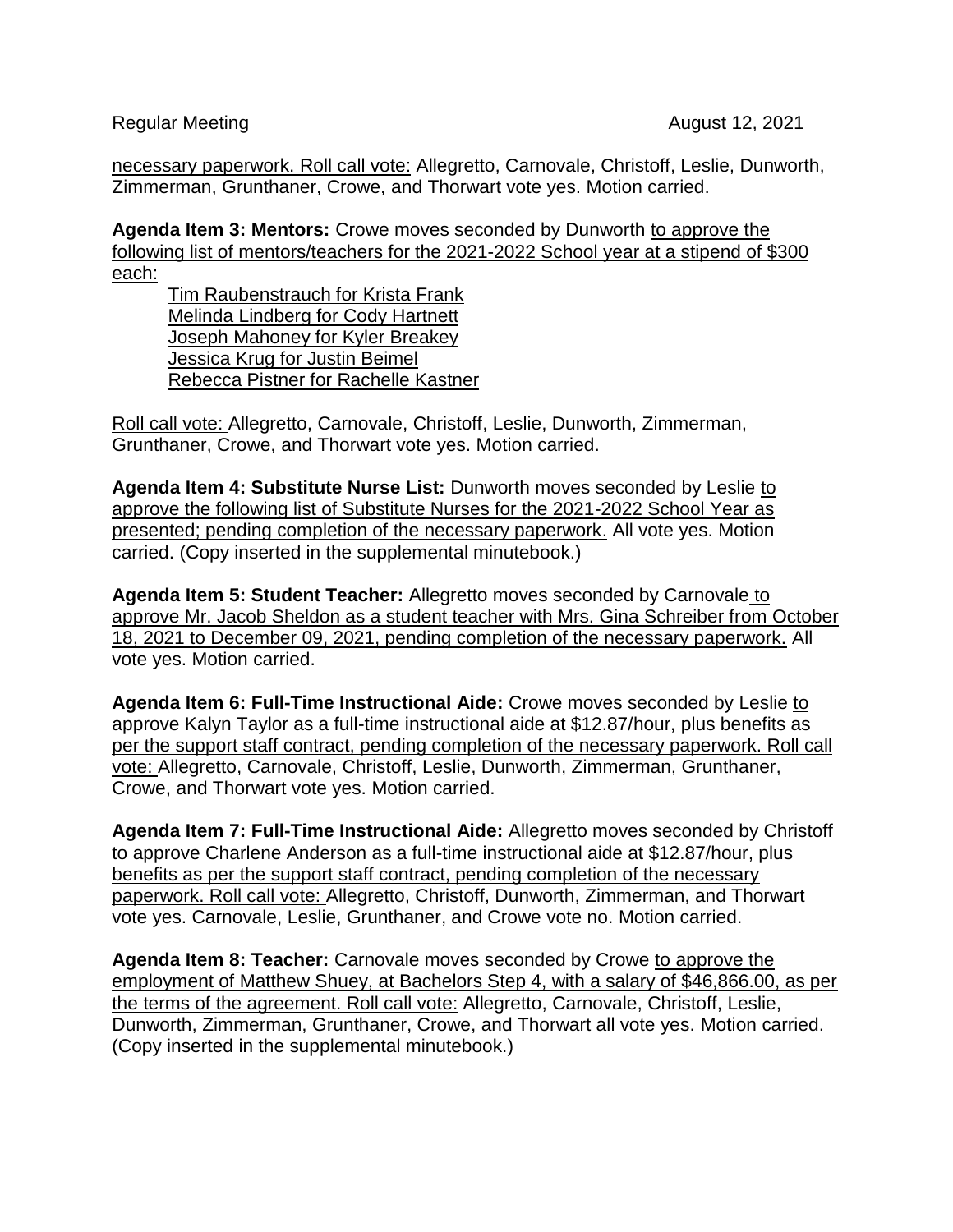Regular Meeting August 12, 2021

**Agenda Item 9: Volunteers:** Crowe moves seconded by Allegretto to approve the following list of volunteer coaches for the 2021-2022 School Year. All vote yes. Motion carried.

Volleyball - Kirstie Bennett Girls Basketball – Emily Mitchell and Ellie Kocjancic

## **B. Education and School Activities**

**Agenda Item 1: Vo-Agricultural Mechanics Accreditation:** Allegretto moves seconded by Christoff to terminate the Johnsonburg Area High School Pennsylvania Department of Education Vo-Agricultural Mechanics Accreditation. All vote yes. Motion carried.

**Agenda Item 2: School District Physician:** Leslie moves seconded by Grunthaner to approve Dr. Petra Danielisz MD, as school district physician for the 2021-2022 SY. Roll call vote: Allegretto, Carnovale, Christoff, Leslie, Dunworth, Zimmerman, Grunthaner, Crowe, and Thorwart vote yes. Motion carried.

**Agenda Item 3: School District Dentists:** Leslie moves seconded by Grunthaner to approve Dr. Anna Hawkins and Dr. Rob Toth as school district dentists for the 2021- 2022 SY. Roll call vote: Allegretto, Carnovale, Christoff, Leslie, Dunworth, Zimmerman, Grunthaner, Crowe, and Thorwart vote yes. Motion carried.

**Agenda Item 4: CBIZ:** Carnovale moves seconded by Dunworth to approve CBIZ as vendor for HSA and HRA accounts, effective July 1, 2021 through June 30, 2022 with the employer costs as presented. Roll call vote: Allegretto, Carnovale, Christoff, Leslie, Dunworth, Zimmerman, Grunthaner, Crowe, and Thorwart vote yes. Motion carried. (Copy inserted in the supplemental minutebook.)

**Agenda Item 5: Adult Meal Prices:** Crowe moves seconded by Dunworth to approve the Adult Meal Prices for the 2021-2022 SY as presented. Roll call vote: Allegretto, Carnovale, Christoff, Leslie, Dunworth, Zimmerman, Grunthaner, Crowe, and Thorwart vote yes. Motion carried. (Copy inserted in the supplemental minutebook.)

**Agenda Item 6: Certified Driver List:** Crowe moves seconded by Leslie to approve the certified bus driver list for the 2021-2022 SY. All vote yes. Motion carried. (Copy inserted in the supplemental minutebook.)

**Agenda Item 7: Certified Bus List:** Allegretto moves seconded by Leslie to approve the certified bus list for the 2021-2022 SY. All vote yes. Motion carried. (Copy inserted in the supplemental minutebook.)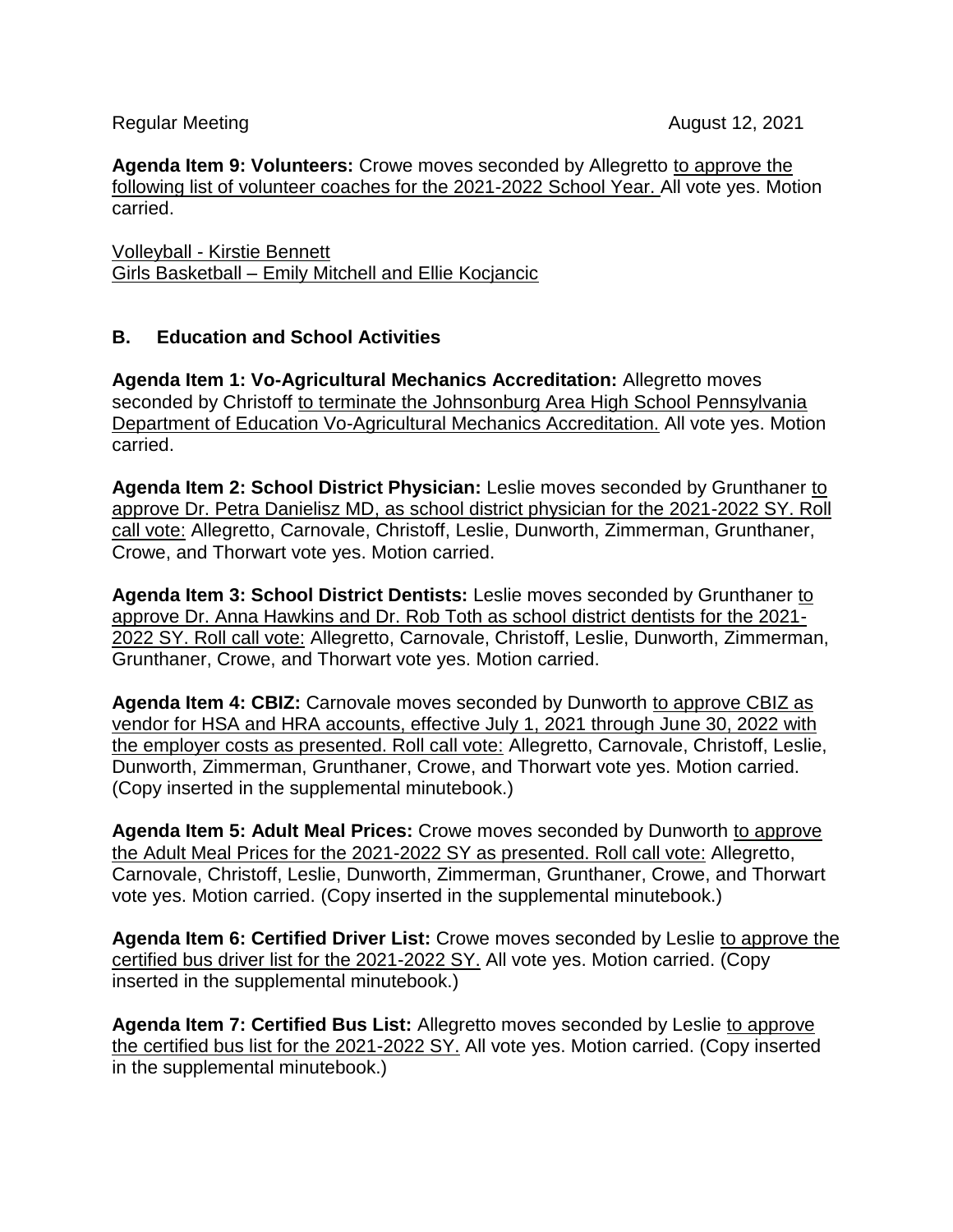Regular Meeting August 12, 2021

**Agenda Item 8: Bus Routes and Schedules:** Crowe moves seconded by Zimmerman to approve the bus routes and schedules for the 2021-2022 SY. All vote yes. Motion carried. (Copy inserted in the supplemental minutebook.)

**Agenda Item 9: Elementary Textbook List:** Carnovale moves seconded by Dunworth to approve the elementary textbook list for the 2021-2022 SY. Roll call vote: Allegretto, Carnovale, Christoff, Leslie, Dunworth, Zimmerman, Grunthaner, Crowe, and Thorwart vote yes. Motion carried. (Copy inserted in the supplemental minutebook.)

**Agenda Item 10: HS Textbook List:** Carnovale moves seconded by Crowe to approve the high school textbook list for the 2021-2022 SY. Roll call vote: Allegretto, Carnovale, Christoff, Leslie, Dunworth, Zimmerman, Grunthaner, Crowe, and Thorwart vote yes. Motion carried. (Copy inserted in the supplemental minutebook.)

**Agenda Item 11: APR ESSER Health and Safety Plan:** Leslie moves seconded by Dunworth to approve the Johnsonburg Area School District APR ESSER Health and Safety Plan as presented with the addition of the superintendent's revisions as discussed. Roll call vote: Allegretto, Carnovale, Christoff, Leslie, Dunworth, Zimmerman, Grunthaner, Crowe, and Thorwart vote yes. Motion carried. (Copy inserted in the supplemental minutebook.)

**Agenda Item 12: Emergency Instructional Time Template and Resolution:** Leslie moves seconded by Carnovale to approve the Emergency Instructional Time Template and resolution pertaining to Section 520.1 of the PA School Code. All vote yes. Motion carried. (Copy inserted in the supplemental minutebook.)

**Agenda Item 13: First Reading –** *Policy #610 Purchases Subject to Bid/Quote:* Policy #610 was presented to the Board for a first reading with the section regarding Electronic Competitive Auction Bidding stricken out and removed after final approval.

**Agenda Item 14: First Reading –** *Policy #218.3 Vol VII 2020 Discipline of Student Convicted/Adjudicated of Sexual Assault:* Policy #218.3 was presented to the board for a first reading.

**Agenda Item 15: Meeting Date Change:** Carnovale moves seconded by Dunworth to change the regular meeting in April from April 14, 2022 to April 07, 2022. All vote yes. Motion carried.

**Agenda Item 16: Tuition Agreement:** Carnovale moves seconded by Crowe to approve the tuition agreement with St. Marys Area School District, for the 2021-2022 School Year. Roll call vote: Allegretto, Carnovale, Christoff, Leslie, Dunworth, Zimmerman, Grunthaner, Crowe, and Thorwart vote yes. Motion carried. (Copy inserted in the supplemental minutebook.)